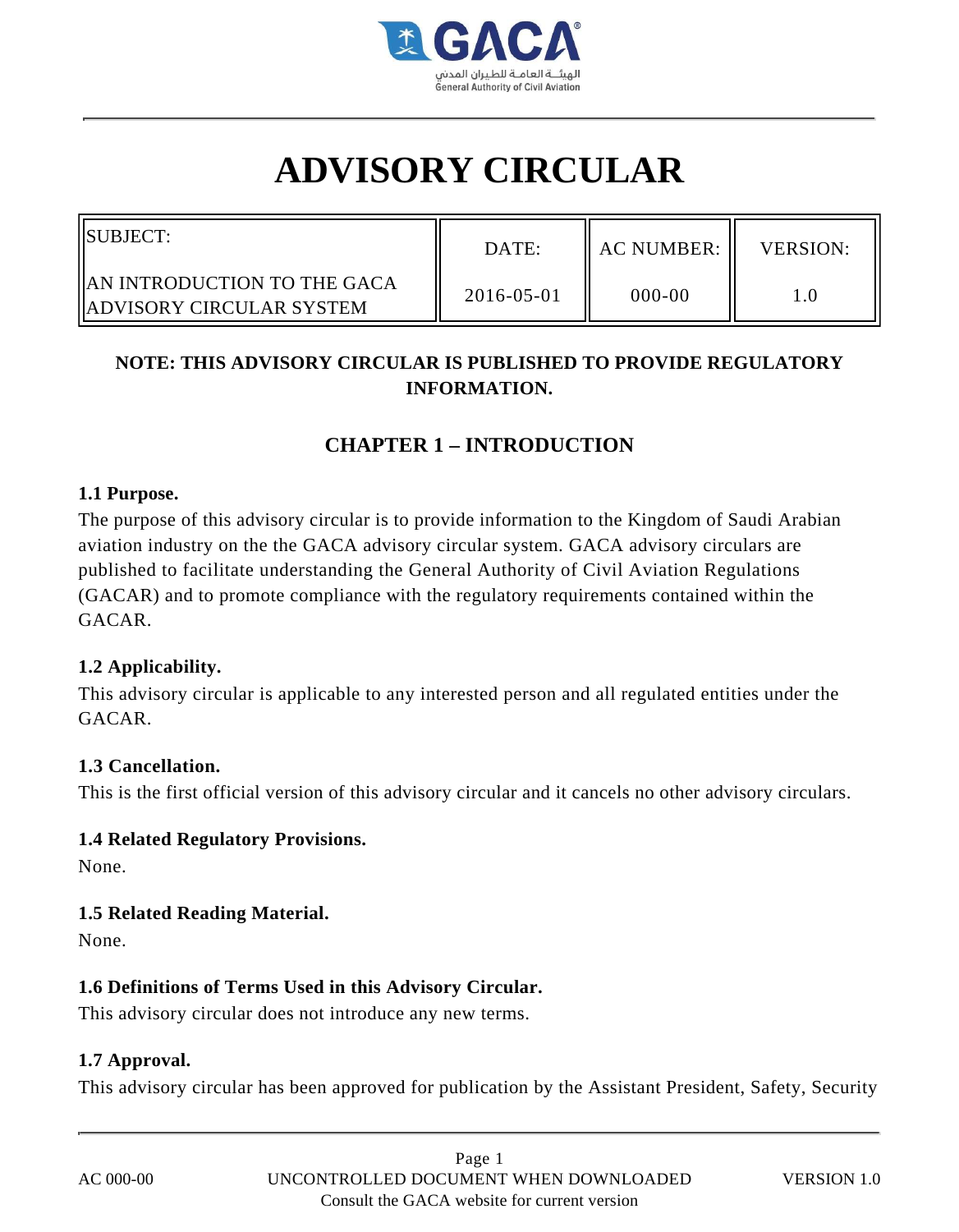

and Air Transport Sector of the General Authority of Civil Aviation.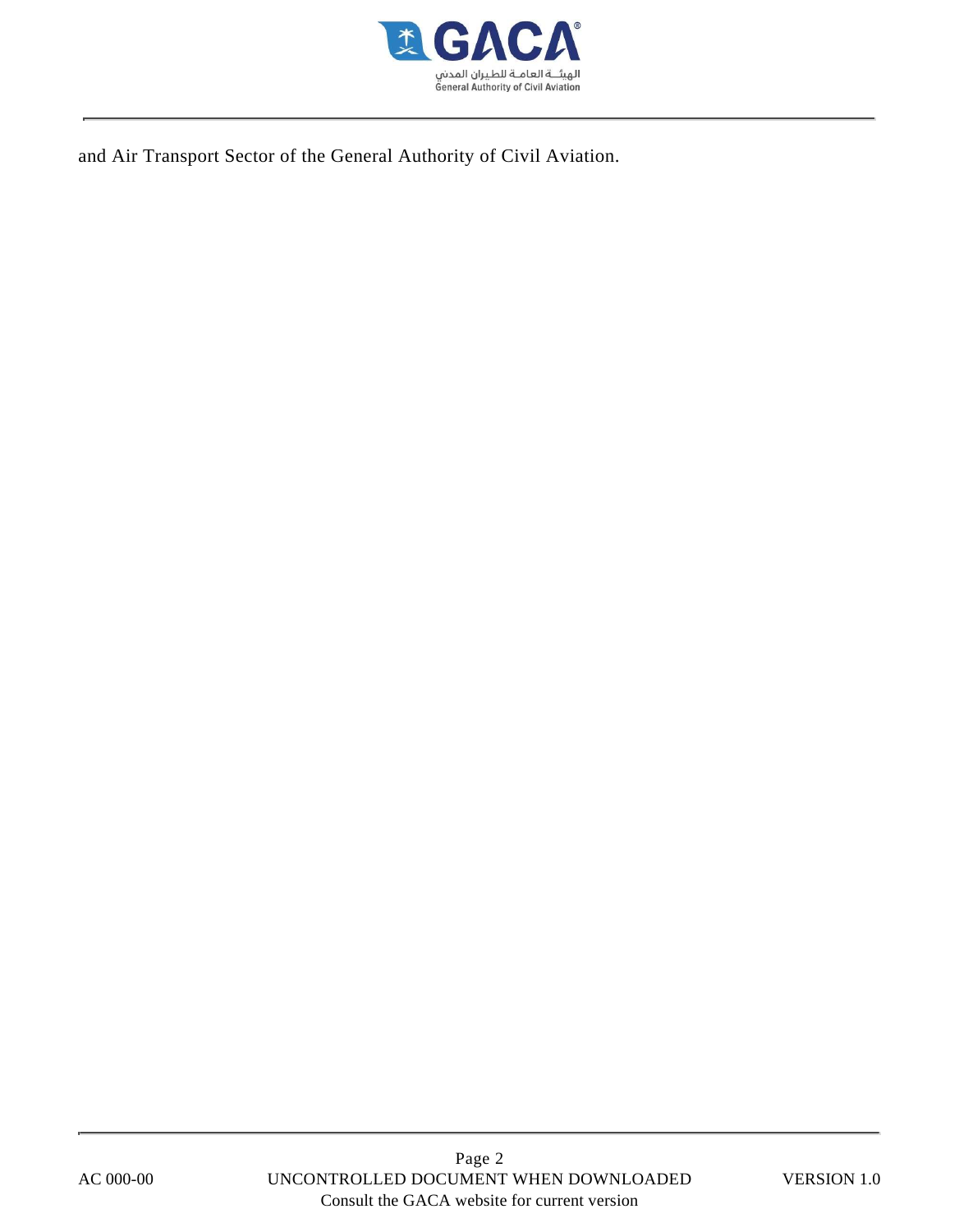

## **CHAPTER 2 – GACA ADVISORY CIRCULARS**

#### **2.1 General.**

GACA advisory circulars (AC) are published in order to provide important information to regulated entities. Specifically, GACA advisory circulars are published for the following two purposes:

1. To provide regulatory information that further elaborates on provisions or concepts prescribed in the GACAR; and/or

2. To describe acceptable means of compliance with specific regulatory provisions prescribed in the GACAR.

The purpose(s) for which any GACA advisory circular is published is always noted on the first page of each advisory circular immediately below the block that contains the title, number, issue date and version of the advisory circular.

GACA advisory circulars are advisory in nature and may not prescribe new or amended regulatory requirements. New or amended GACAR requirements are used for that purpose. A good example of why and how the GACA advisory circular is used to complement the regulations concerns the application procedures for almost all certificates issued under the GACAR. Generally, the rule language associated with application procedures includes a statement similar in meaning to "Persons must apply in a form and manner acceptable to the President". The rule language does not actually prescribe the details of what "form and manner" is acceptable to the President. In the GACA regulatory framework, the GACA advisory circular is used for this purpose. The GACA advisory circular will describe an acceptable means of compliance for the application. This means of compliance is one means, but not the only means, of complying with a rule. In general, the advisory circular will described the preferred means. Persons are always free to propose other means of compliance with a regulation but they are cautioned that means of compliance other than the acceptable means described in GACA advisory circulars are considered by the GACA to be "non-standard" and may require an assessment that could be time consuming.

#### **2.2 Numbering System.**

Each GACA advisory circular is assigned a unique identifier. The identifier includes two components - the series and the number. The series component is a three-digit number corresponding to the GACAR part to which the subject of the advisory circular is associated. The number component is a two-digit number that uniquely identifies the advisory circular within the series. Advisory circulars of a general nature not specifically associated with a single GACAR part are assigned the series 000.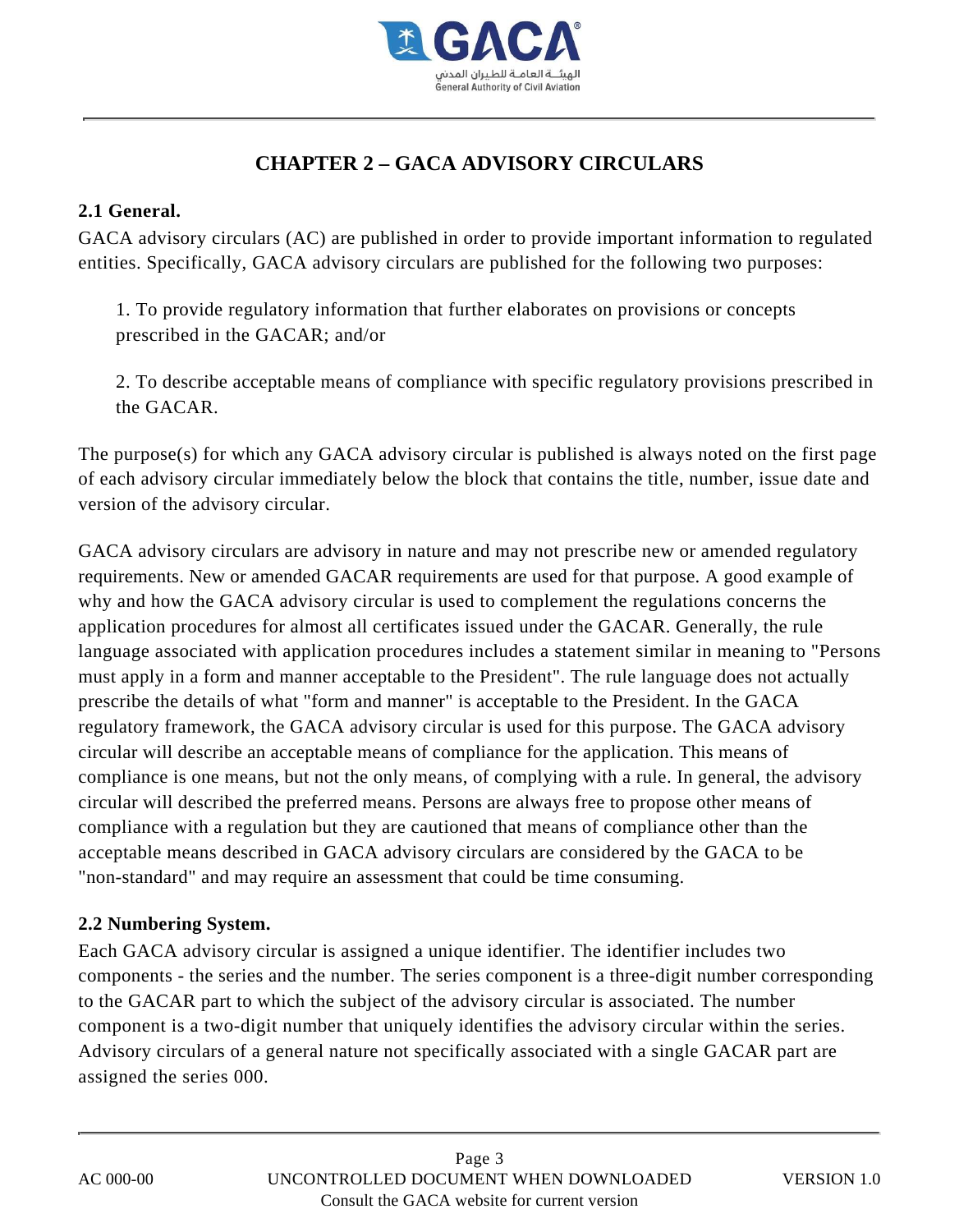

Examples of several GACA advisory circulars to illustrate the numbering system are as follows:

GACA AC 000-05 addresses the payment of fees and charges for all applications and services under the GACAR.

GACA AC 005-01 addresses safety management systems as prescribed in GACAR Part 5.

GACA AC 021-05 addresses the airworthiness certification of light-sport aircraft as prescribed in GACAR Part 21.

GACA AC 047-01 addresses aircraft registration as prescribed in GACAR Part 47.

Each GACA advisory circular is also assigned a version number that increases upon each subsequent revision to that advisory circular.

#### **2.3 Relevance of FAA Advisory Circulars.**

In some specific cases, advisory circulars published by the Federal Aviation Administration (FAA) of the United States are considered acceptable for use in the Kingdom of Saudi Arabia. GACA AC 000-02 provides further information on this subject.